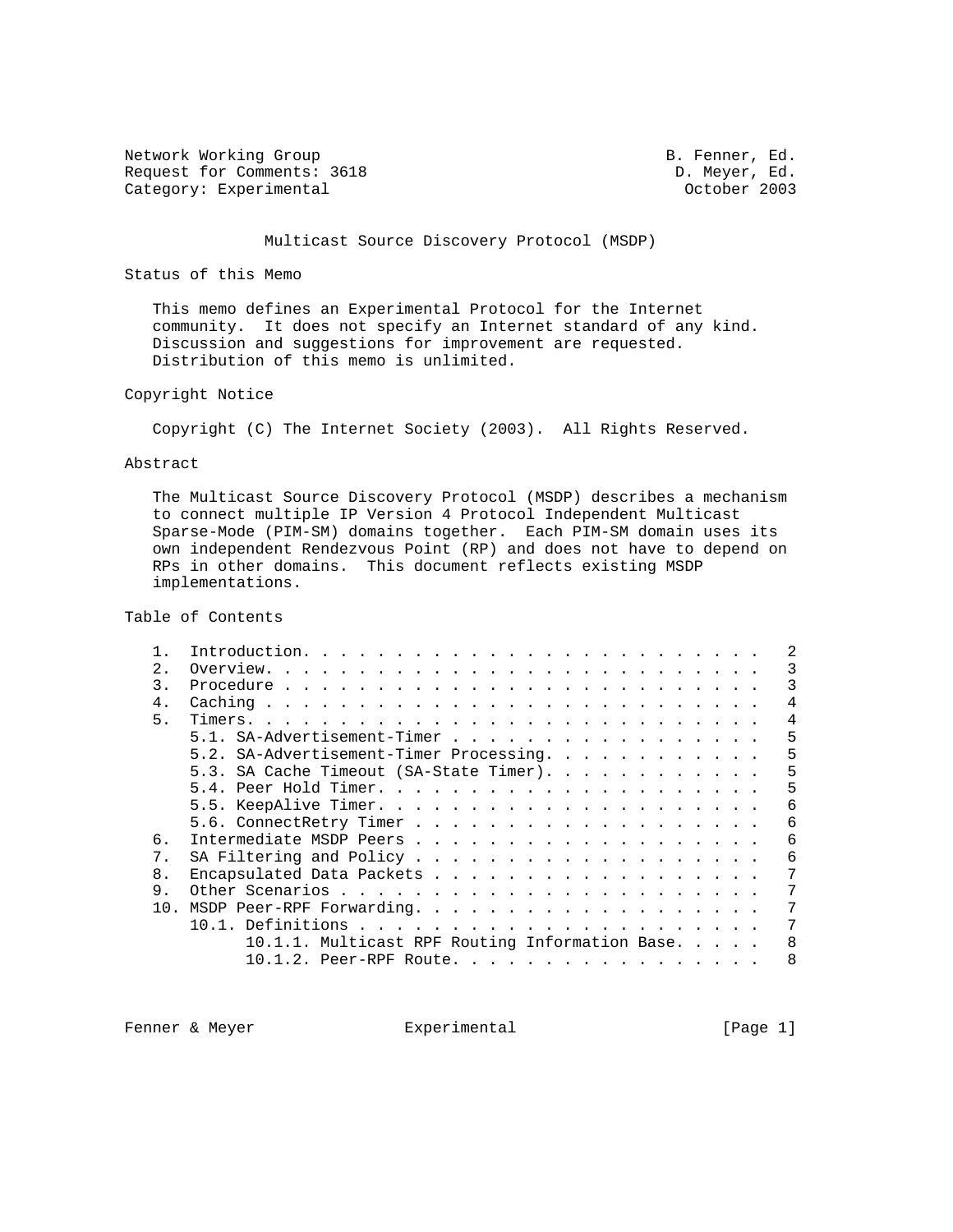|  |  |  |  |  |  | 8                                                                                                                                                                                                                                                                                                                                                                                                                             |
|--|--|--|--|--|--|-------------------------------------------------------------------------------------------------------------------------------------------------------------------------------------------------------------------------------------------------------------------------------------------------------------------------------------------------------------------------------------------------------------------------------|
|  |  |  |  |  |  |                                                                                                                                                                                                                                                                                                                                                                                                                               |
|  |  |  |  |  |  | $\mathsf{Q}$                                                                                                                                                                                                                                                                                                                                                                                                                  |
|  |  |  |  |  |  | $\mathsf{Q}$                                                                                                                                                                                                                                                                                                                                                                                                                  |
|  |  |  |  |  |  | 10                                                                                                                                                                                                                                                                                                                                                                                                                            |
|  |  |  |  |  |  | 10                                                                                                                                                                                                                                                                                                                                                                                                                            |
|  |  |  |  |  |  | 11                                                                                                                                                                                                                                                                                                                                                                                                                            |
|  |  |  |  |  |  | 11                                                                                                                                                                                                                                                                                                                                                                                                                            |
|  |  |  |  |  |  | 12                                                                                                                                                                                                                                                                                                                                                                                                                            |
|  |  |  |  |  |  | 12                                                                                                                                                                                                                                                                                                                                                                                                                            |
|  |  |  |  |  |  | 12                                                                                                                                                                                                                                                                                                                                                                                                                            |
|  |  |  |  |  |  | 13                                                                                                                                                                                                                                                                                                                                                                                                                            |
|  |  |  |  |  |  |                                                                                                                                                                                                                                                                                                                                                                                                                               |
|  |  |  |  |  |  | 14                                                                                                                                                                                                                                                                                                                                                                                                                            |
|  |  |  |  |  |  | 15                                                                                                                                                                                                                                                                                                                                                                                                                            |
|  |  |  |  |  |  | 15                                                                                                                                                                                                                                                                                                                                                                                                                            |
|  |  |  |  |  |  | 15                                                                                                                                                                                                                                                                                                                                                                                                                            |
|  |  |  |  |  |  | 15                                                                                                                                                                                                                                                                                                                                                                                                                            |
|  |  |  |  |  |  | 15                                                                                                                                                                                                                                                                                                                                                                                                                            |
|  |  |  |  |  |  | 15                                                                                                                                                                                                                                                                                                                                                                                                                            |
|  |  |  |  |  |  | 16                                                                                                                                                                                                                                                                                                                                                                                                                            |
|  |  |  |  |  |  | 16                                                                                                                                                                                                                                                                                                                                                                                                                            |
|  |  |  |  |  |  | 17                                                                                                                                                                                                                                                                                                                                                                                                                            |
|  |  |  |  |  |  | 17                                                                                                                                                                                                                                                                                                                                                                                                                            |
|  |  |  |  |  |  |                                                                                                                                                                                                                                                                                                                                                                                                                               |
|  |  |  |  |  |  | 17                                                                                                                                                                                                                                                                                                                                                                                                                            |
|  |  |  |  |  |  | 17                                                                                                                                                                                                                                                                                                                                                                                                                            |
|  |  |  |  |  |  | 17                                                                                                                                                                                                                                                                                                                                                                                                                            |
|  |  |  |  |  |  | 18                                                                                                                                                                                                                                                                                                                                                                                                                            |
|  |  |  |  |  |  | 18                                                                                                                                                                                                                                                                                                                                                                                                                            |
|  |  |  |  |  |  | 19                                                                                                                                                                                                                                                                                                                                                                                                                            |
|  |  |  |  |  |  | 10.1.3. Peer-RPF Forwarding Rules<br>10.2. MSDP mesh-group semantics<br>11. MSDP Connection State Machine<br>11.3. Peer-specific Events.<br>11.4. Peer-independent Events<br>12.2.1. IPv4 Source-Active TLV.<br>12.2.2. KeepAlive TLV<br>15.1. Between PIM Domains<br>15.2. Between Anycast-RPs<br>19.1. Allocated TLV Range<br>19.2. Experimental TLV Range.<br>20.1. Normative References.<br>20.2. Informative References. |

# 1. Introduction

 The Multicast Source Discovery Protocol (MSDP) describes a mechanism to connect multiple PIM Sparse-Mode (PIM-SM) [RFC2362] domains together. Each PIM-SM domain uses its own independent RP(s) and does not have to depend on RPs in other domains. Advantages of this approach include:

o No Third-party resource dependencies on a domain's RP

PIM-SM domains can rely on their own RPs only.

o Receiver only Domains

 Domains with only receivers get data without globally advertising group membership.

 Note that MSDP may be used with protocols other than PIM-SM, but such usage is not specified in this memo.

Fenner & Meyer **Experimental** Experimental [Page 2]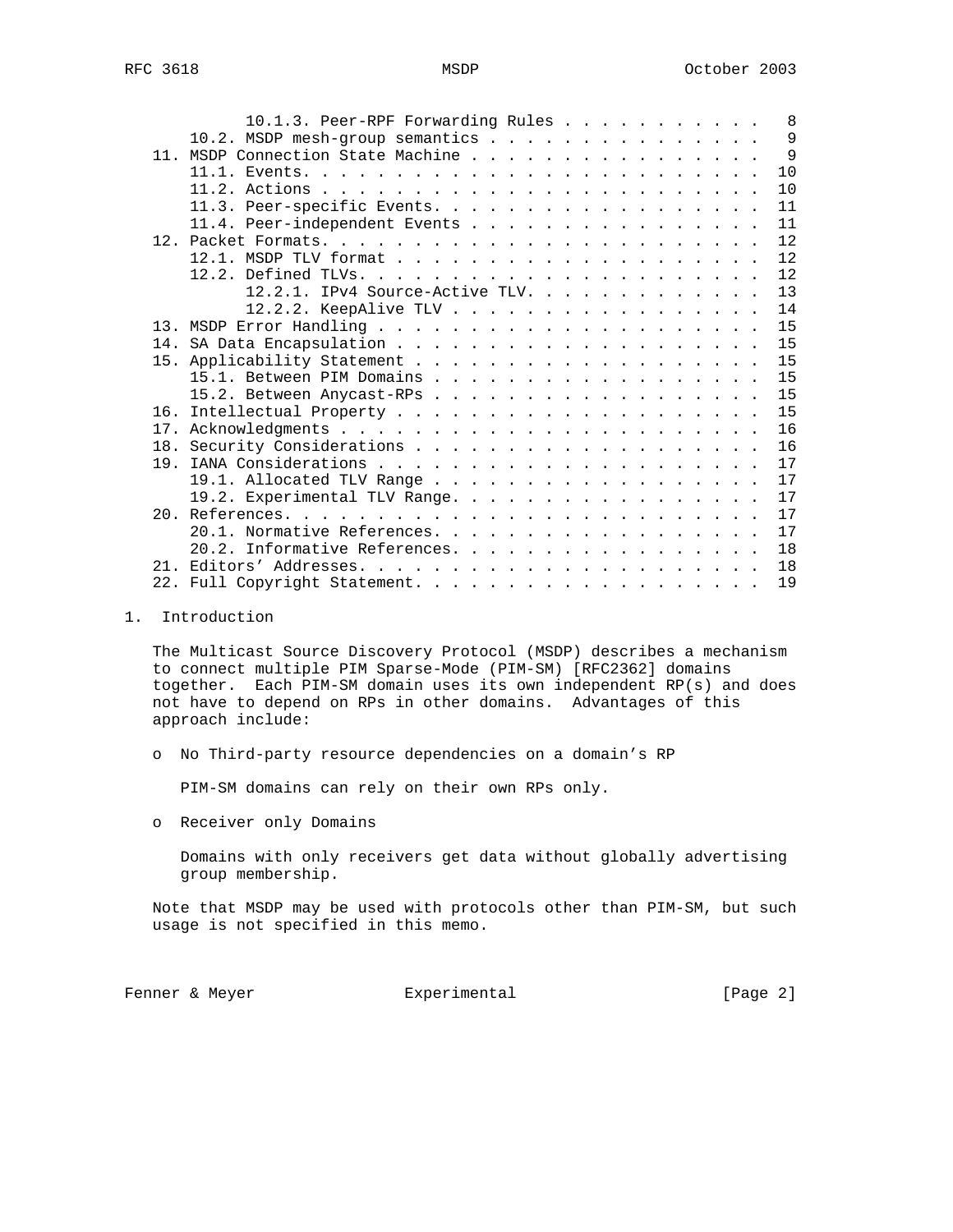The key words "MUST", "MUST NOT", "REQUIRED", "SHALL", "SHALL NOT", "SHOULD", "SHOULD NOT", "RECOMMENDED", "MAY", and "OPTIONAL" in this document are to be interpreted as described in [RFC2119].

2. Overview

 MSDP-speaking routers in a PIM-SM domain have a MSDP peering relationship with MSDP peers in another domain. The peering relationship is made up of a TCP connection in which control information is exchanged. Each domain has one or more connections to this virtual topology.

 The purpose of this topology is to allow domains to discover multicast sources from other domains. If the multicast sources are of interest to a domain which has receivers, the normal source-tree building mechanism in PIM-SM will be used to deliver multicast data over an inter-domain distribution tree.

3. Procedure

 When an RP in a PIM-SM domain first learns of a new sender, e.g., via PIM register messages, it constructs a "Source-Active" (SA) message and sends it to its MSDP peers. All RPs, which intend to originate or receive SA messages, must establish MSDP peering with other RPs, either directly or via an intermediate MSDP peer. The SA message contains the following fields:

- o Source address of the data source.
- o Group address the data source sends to.
- o IP address of the RP.

 Note that an RP that isn't a DR on a shared network SHOULD NOT originate SA's for directly connected sources on that shared network; it should only originate in response to receiving Register messages from the DR.

 Each MSDP peer receives and forwards the message away from the RP address in a "peer-RPF flooding" fashion. The notion of peer-RPF flooding is with respect to forwarding SA messages. The Multicast RPF Routing Information Base (MRIB) is examined to determine which peer towards the originating RP of the SA message is selected. Such a peer is called an "RPF peer". See section 13 for the details of peer-RPF forwarding.

Fenner & Meyer **Experimental** Experimental [Page 3]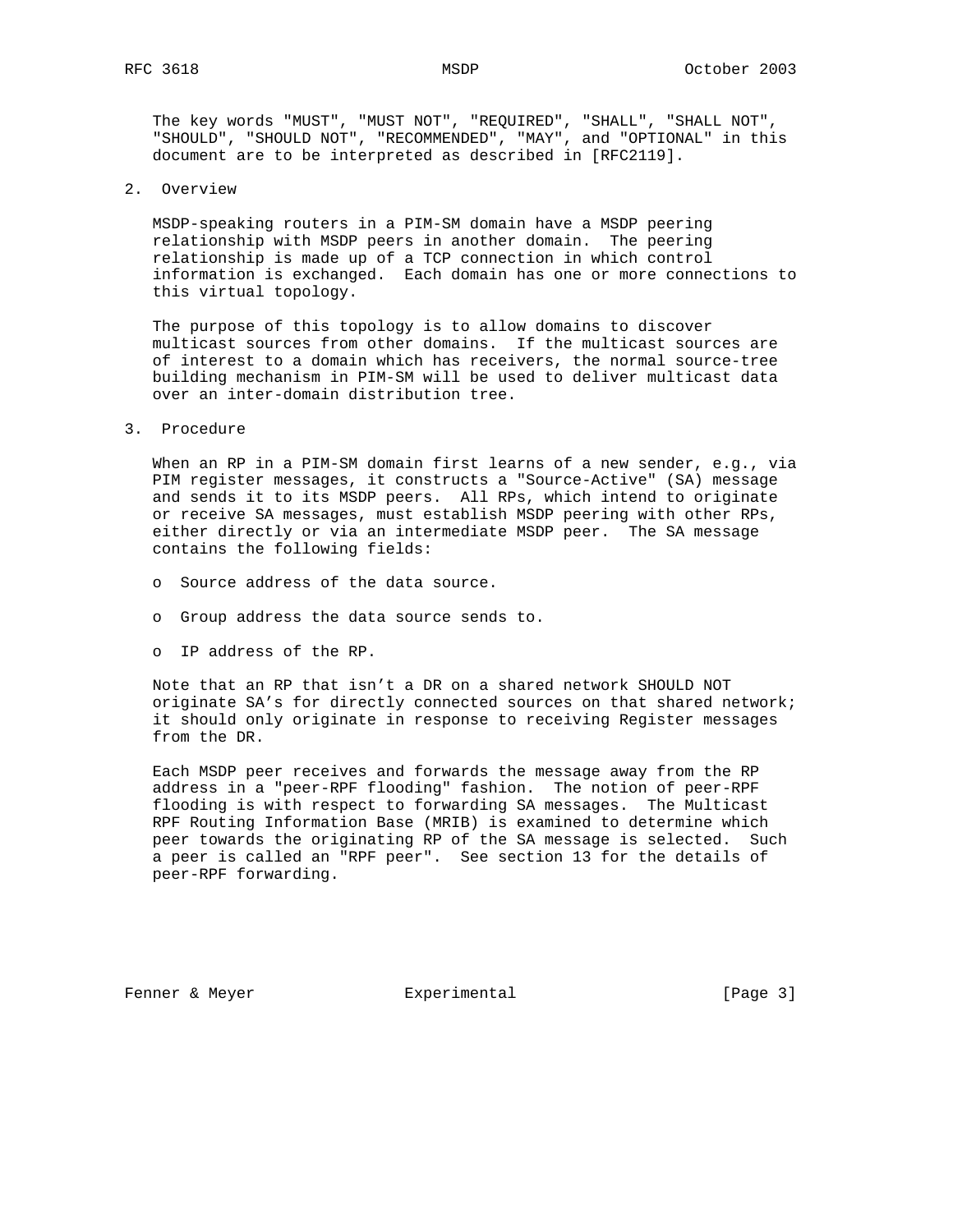If the MSDP peer receives the SA from a non-RPF peer towards the originating RP, it will drop the message. Otherwise, it forwards the message to all its MSDP peers (except the one from which it received the SA message).

 When an MSDP peer which is also an RP for its own domain receives a new SA message, it determines if there are any group members within the domain interested in any group described by an (Source, Group), or (S,G) entry within the SA message. That is, the RP checks for a (\*,G) entry with a non-empty outgoing interface list; this implies that some system in the domain is interested in the group. In this case, the RP triggers a (S,G) join event towards the data source as if a Join/Prune message was received addressed to the RP itself. This sets up a branch of the source-tree to this domain. Subsequent data packets arrive at the RP via this tree branch, and are forwarded down the shared-tree inside the domain. If leaf routers choose to join the source-tree they have the option to do so according to existing PIM-SM conventions. Finally, if an RP in a domain receives a PIM Join message for a new group G, the RP SHOULD trigger a (S,G) join event for each active (S,G) for that group in its SA cache.

 This procedure has been affectionately named flood-and-join because if any RP is not interested in the group, they can ignore the SA message. Otherwise, they join a distribution tree.

4. Caching

 A MSDP speaker MUST cache SA messages. Caching allows pacing of MSDP messages as well as reducing join latency for new receivers of a group G at an originating RP which has existing MSDP (S,G) state. In addition, caching greatly aids in diagnosis and debugging of various problems.

 An MSDP speaker must provide a mechanism to reduce the forwarding of new SA's. The SA-cache is used to reduce storms and performs this by not forwarding SA's unless they are in the cache or are new SA packets that the MSDP speaker will cache for the first time. The SA-cache also reduces storms by advertising from the cache at a period of no more than twice per SA-Advertisement-Timer interval and not less than 1 time per SA Advertisement period.

# 5. Timers

 The main timers for MSDP are: SA-Advertisement-Timer, SA Cache Entry timer, Peer Hold Timer, KeepAlive timer, and ConnectRetry timer. Each is considered below.

Fenner & Meyer **Experimental** Experimental [Page 4]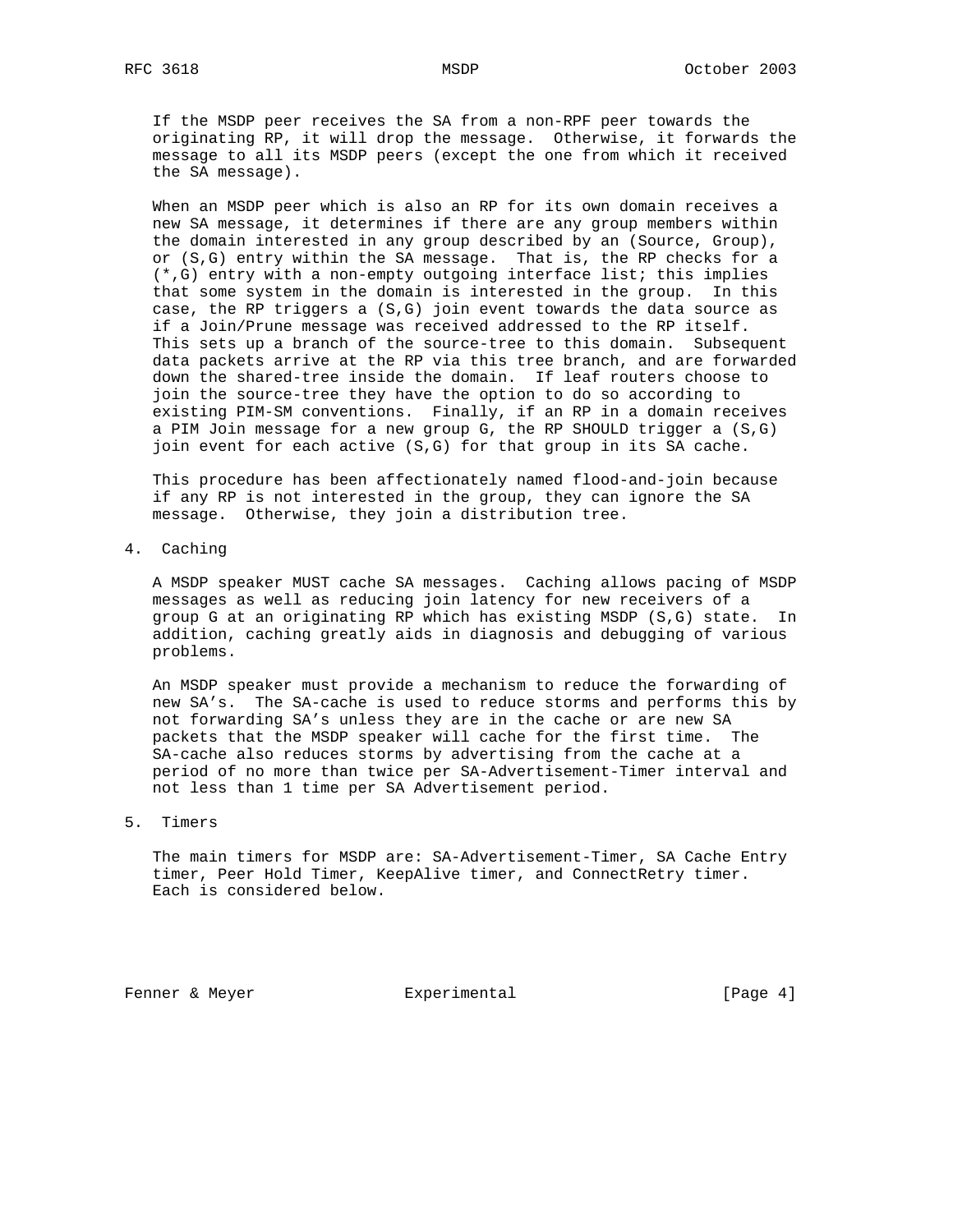# 5.1. SA-Advertisement-Timer

 RPs which originate SA messages do so periodically as long as there is data being sent by the source. There is one SA-Advertisement- Timer covering the sources that an RP may advertise. [SA- Advertisement-Period] MUST be 60 seconds. An RP MUST not send more than one periodic SA message for a given (S,G) within an SA Advertisement interval. Originating periodic SA messages is required to keep announcements alive in caches. Finally, an originating RP SHOULD trigger the transmission of an SA message as soon as it receives data from an internal source for the first time. This initial SA message may be in addition to the periodic sa-message forwarded in that first 60 seconds for that (S,G).

## 5.2. SA-Advertisement-Timer Processing

 An RP MUST spread the generation of periodic SA messages (i.e., messages advertising the active sources for which it is the RP) over its reporting interval (i.e., SA-Advertisement-Period). An RP starts the SA-Advertisement-Timer when the MSDP process is configured. When the timer expires, an RP resets the timer to [SA-Advertisement- Period] seconds, and begins the advertisement of its active sources. Active sources are advertised in the following manner: An RP packs its active sources into an SA message until the largest MSDP packet that can be sent is built or there are no more sources, and then sends the message. This process is repeated periodically within the SA-Advertisement-Period in such a way that all of the RP's sources are advertised. Note that since MSDP is a periodic protocol, an implementation SHOULD send all cached SA messages when a connection is established. Finally, the timer is deleted when the MSDP process is de-configured.

### 5.3. SA Cache Timeout (SA-State Timer)

 Each entry in an SA Cache has an associated SA-State Timer. A (S,G)-SA-State-Timer is started when an (S,G)-SA message is initially received by an MSDP peer. The timer is reset to [SG-State-Period] if another (S,G)-SA message is received before the (S,G)-SA-State Timer expires. [SG-State-Period] MUST NOT be less than [SA-Advertisement- Period] + [SA-Hold-Down-Period].

# 5.4. Peer Hold Timer

 The Hold Timer is initialized to [HoldTime-Period] when the peer's transport connection is established, and is reset to [HoldTime- Period] when any MSDP message is received. Finally, the timer is

Fenner & Meyer **Experimental** Experimental [Page 5]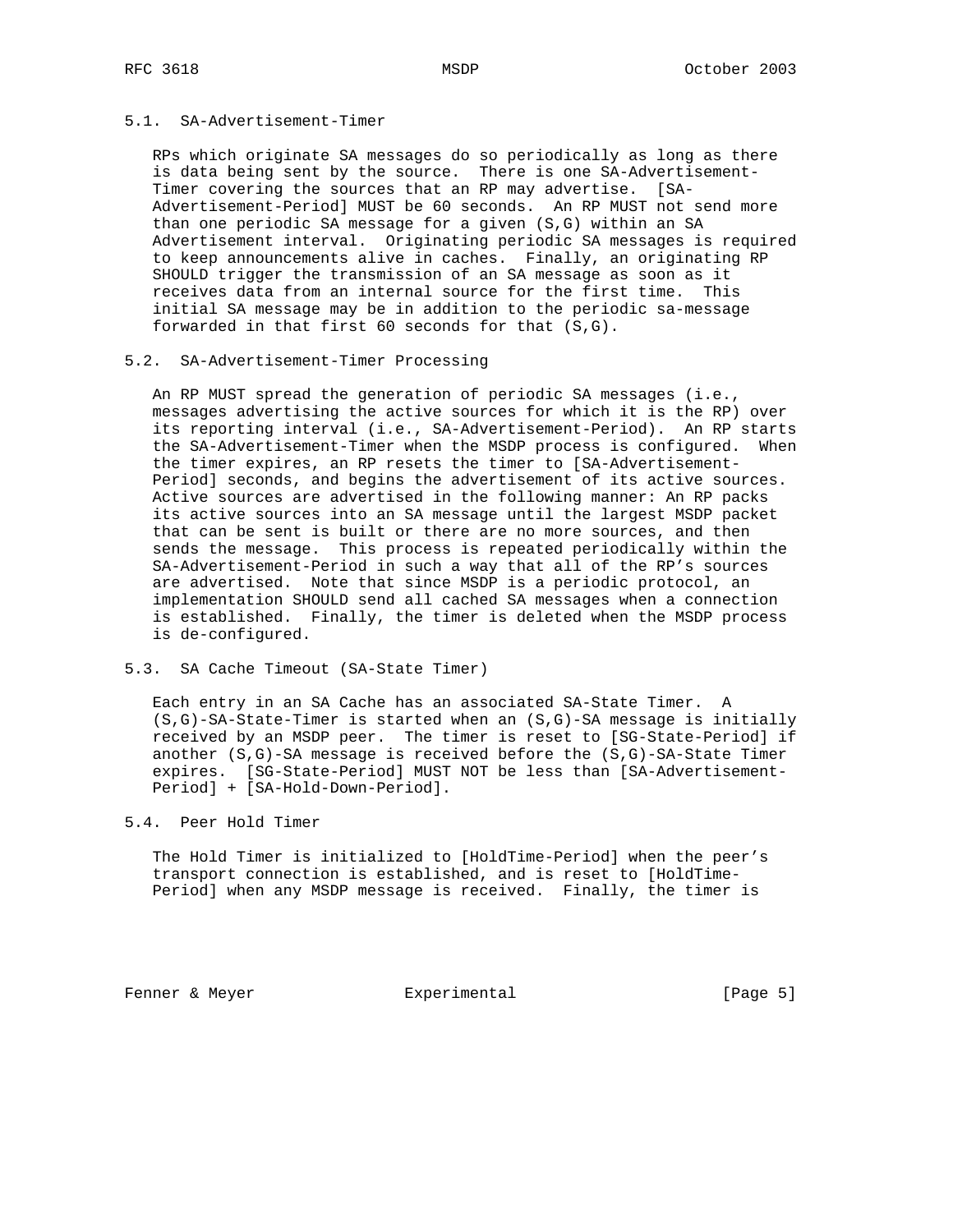deleted when the peer's transport connection is closed. [HoldTime- Period] MUST be at least three seconds. The recommended value for [HoldTime-Period] is 75 seconds.

5.5. KeepAlive Timer

 Once an MSDP transport connection is established, each side of the connection sends a KeepAlive message and sets a KeepAlive timer. If the KeepAlive timer expires, the local system sends a KeepAlive message and restarts its KeepAlive timer.

 The KeepAlive timer is set to [KeepAlive-Period] when the peer comes up. The timer is reset to [KeepAlive-Period] each time an MSDP message is sent to the peer, and reset when the timer expires.

 Finally, the KeepAlive timer is deleted when the peer's transport connection is closed.

 [KeepAlive-Period] MUST be less than [HoldTime-Period], and MUST be at least one second. The recommended value for [KeepAlive-Period] is 60 seconds.

## 5.6. ConnectRetry Timer

 The ConnectRetry timer is used by the MSDP peer with the lower IP address to transition from INACTIVE to CONNECTING states. There is one timer per peer, and the [ConnectRetry-Period] SHOULD be set to 30 seconds. The timer is initialized to [ConnectRetry-Period] when an MSDP speaker attempts to actively open a TCP connection to its peer (see section 15, event E2, action A2 ). When the timer expires, the peer retries the connection and the timer is reset to [ConnectRetry- Period]. It is deleted if either the connection transitions into ESTABLISHED state or the peer is de-configured.

6. Intermediate MSDP Peers

 Intermediate MSDP speakers do not originate periodic SA messages on behalf of sources in other domains. In general, an RP MUST only originate an SA for a source which would register to it, and ONLY RPs may originate SA messages. Intermediate MSDP speakers MAY forward SA messages received from other domains.

7. SA Filtering and Policy

 As the number of (S,G) pairs increases in the Internet, an RP may want to filter which sources it describes in SA messages. Also, filtering may be used as a matter of policy which at the same time can reduce state. MSDP peers in transit domains should not filter SA

Fenner & Meyer **Experimental** Experimental [Page 6]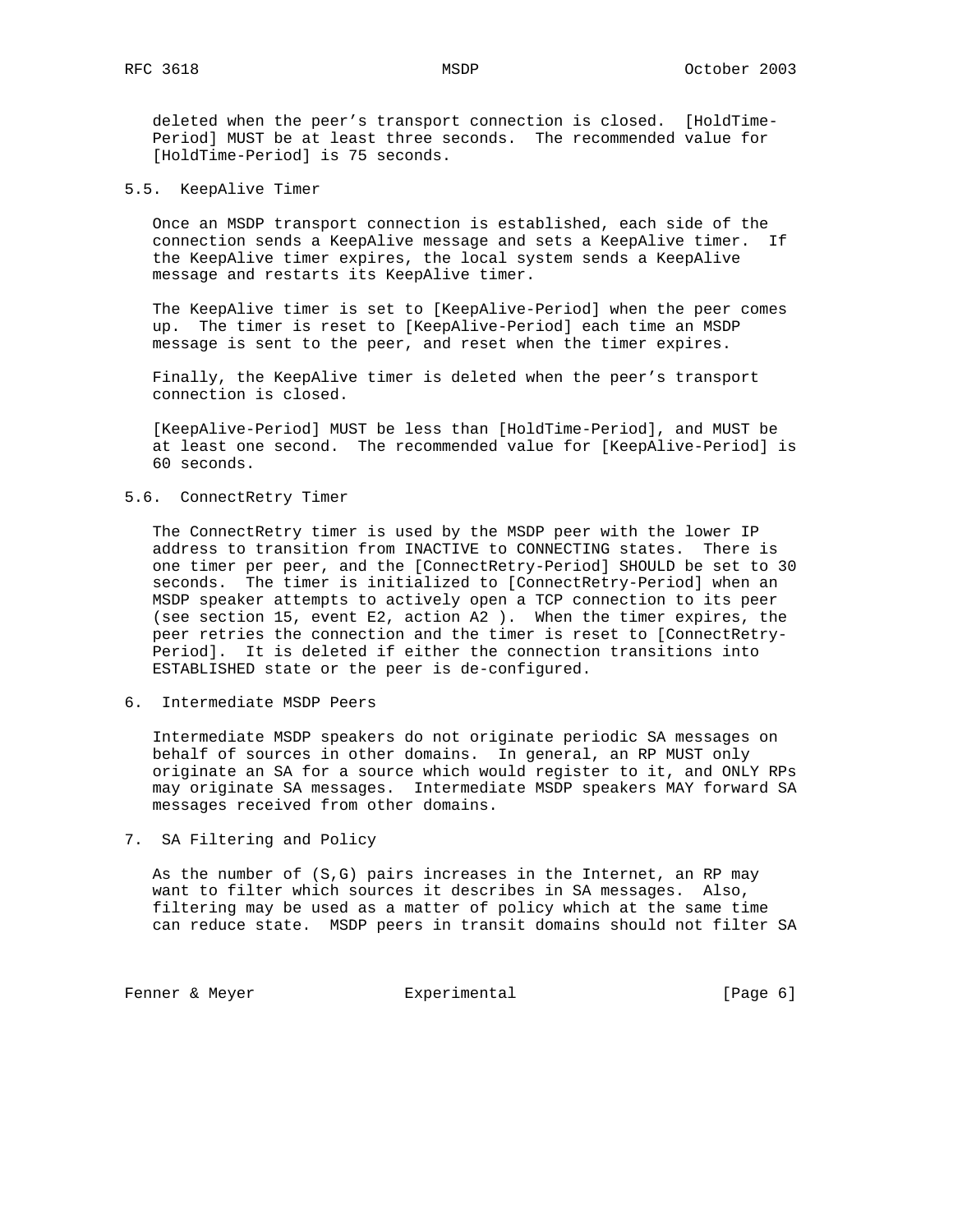messages or the flood-and-join model can not guarantee that sources will be known throughout the Internet (i.e., SA filtering by transit domains may cause undesired lack of connectivity). In general, policy should be expressed using MBGP [RFC2858]. This will cause MSDP messages to flow in the desired direction and peer-RPF fail otherwise. An exception occurs at an administrative scope [RFC2365] boundary. In particular, a SA message for a (S,G) MUST NOT be sent to peers which are on the other side of an administrative scope boundary for G.

8. Encapsulated Data Packets

 The RP MAY encapsulate multicast data from the source. An interested RP may decapsulate the packet, which SHOULD be forwarded as if a PIM register encapsulated packet was received. That is, if packets are already arriving over the interface toward the source, then the packet is dropped. Otherwise, if the outgoing interface list is non-null, the packet is forwarded appropriately. Note that when doing data encapsulation, an implementation MUST bound the time during which packets are encapsulated.

 This allows for small bursts to be received before the multicast tree is built back toward the source's domain. For example, an implementation SHOULD encapsulate at least the first packet to provide service to bursty sources.

9. Other Scenarios

 MSDP is not limited to deployment across different routing domains. It can be used within a routing domain when it is desired to deploy multiple RPs for the same group ranges such as with Anycast RP's. As long as all RPs have a interconnected MSDP topology, each can learn about active sources as well as RPs in other domains.

10. MSDP Peer-RPF Forwarding

 The MSDP Peer-RPF Forwarding rules are used for forwarding SA messages throughout an MSDP enabled internet. Unlike the RPF check used when forwarding data packets, which generally compares the packet's source address against the interface upon which the packet was received, the Peer-RPF check compares the RP address carried in the SA message against the MSDP peer from which the message was received.

## 10.1. Definitions

 The following definitions are used in the description of the Peer-RPF Forwarding Rules:

Fenner & Meyer **Experimental** Experimental [Page 7]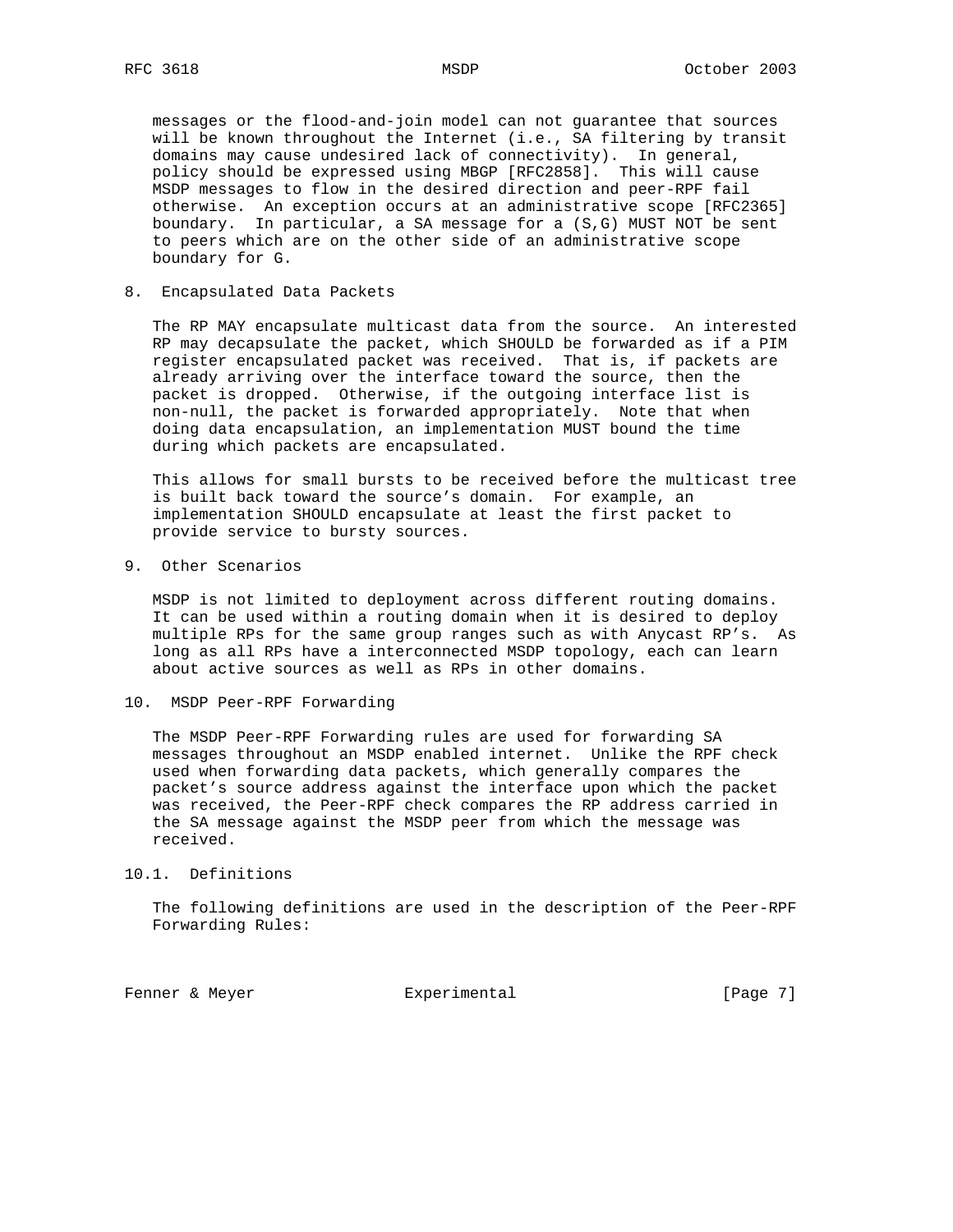10.1.1. Multicast RPF Routing Information Base

 The Multicast RPF Routing Information Base (MRIB) is the multicast topology table. It is typically derived from the unicast routing table or from other routing protocols such as multi-protocol BGP [RFC2858].

10.1.2. Peer-RPF Route

 The Peer-RPF route is the route that the MRIB chooses for a given address. The Peer-RPF route for a SA's originating RP is used to select the peer from which the SA is accepted.

10.1.3. Peer-RPF Forwarding Rules

 An SA message originated by R and received by X from N is accepted if N is the peer-RPF neighbor for X, and is discarded otherwise.

| MPP(R,N)    | MP(N, X)    |  |
|-------------|-------------|--|
|             |             |  |
| SA(S, G, R) | SA(S, G, R) |  |

 $MP(N,X)$  is an MSDP peering between N and X. MPP( $R,N$ ) is an MSDP peering path (zero or more MSDP peers) between R and N, e.g.,  $MPP(R,N) = MP(R, A) + MP(A, B) + MP(B, N)$ . SA(S, G, R) is an SA message for source S on group G originated by an RP R.

 The peer-RPF neighbor N is chosen deterministically, using the first of the following rules that matches. In particular, N is the RPF neighbor of X with respect to R if

- $(i)$ .  $N == R$  (X has an MSDP peering with R).
- (ii). N is the eBGP NEXT\_HOP of the Peer-RPF route for R.
- (iii). The Peer-RPF route for R is learned through a distance-vector or path-vector routing protocol (e.g., BGP, RIP, DVMRP) and N is the neighbor that advertised the Peer-RPF route for R (e.g., N is the iBGP advertiser of the route for R), or N is the IGP next hop for R if the route for R is learned via a link-state protocol (e.g., OSPF [RFC2328] or IS-IS [RFC1142]).
- (iv). N resides in the closest AS in the best path towards R. If multiple MSDP peers reside in the closest AS, the peer with the highest IP address is the rpf-peer.
- (v). N is configured as the static RPF-peer for R.

| Experimental<br>Fenner & Meyer | [Page 8] |  |  |
|--------------------------------|----------|--|--|
|--------------------------------|----------|--|--|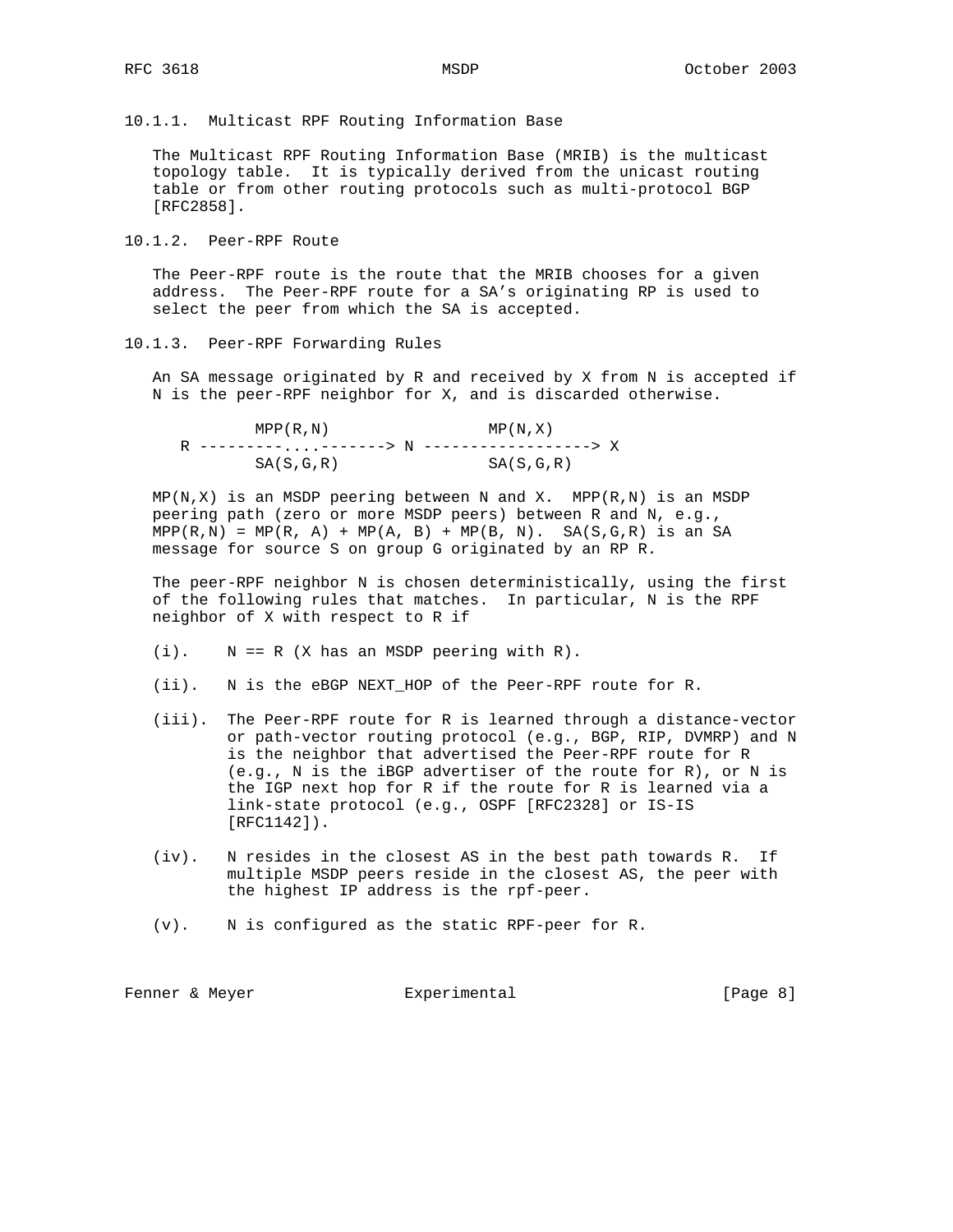MSDP peers, which are NOT in state ESTABLISHED (i.e., down peers), are not eligible for peer RPF consideration.

10.2. MSDP mesh-group semantics

 An MSDP mesh-group is a operational mechanism for reducing SA flooding, typically in an intra-domain setting. In particular, when some subset of a domain's MSDP speakers are fully meshed, they can be configured into a mesh-group.

 Note that mesh-groups assume that a member doesn't have to forward an SA to other members of the mesh-group because the originator will forward to all members. To be able for the originator to forward to all members (and to have each member also be a potential originator), the mesh-group must be a full mesh of MSDP peering among all members.

The semantics of the mesh-group are as follows:

- (i). If a member R of a mesh-group M receives a SA message from an MSDP peer that is also a member of mesh-group M, R accepts the SA message and forwards it to all of its peers that are not part of mesh-group M. R MUST NOT forward the SA message to other members of mesh-group M.
- (ii). If a member R of a mesh-group M receives an SA message from an MSDP peer that is not a member of mesh-group M, and the SA message passes the peer-RPF check, then R forwards the SA message to all members of mesh-group M and to any other msdp peers.
- 11. MSDP Connection State Machine

 MSDP uses TCP as its transport protocol. In a peering relationship, one MSDP peer listens for new TCP connections on the well-known port 639. The other side makes an active connect to this port. The peer with the higher IP address will listen. This connection establishment algorithm avoids call collision. Therefore, there is no need for a call collision procedure. It should be noted, however, that the disadvantage of this approach is that the startup time depends completely upon the active side and its connect retry timer; the passive side cannot cause the connection to be established.

 An MSDP peer starts in the DISABLED state. MSDP peers establish peering sessions according to the following state machine:

Fenner & Meyer **Experimental** Experimental [Page 9]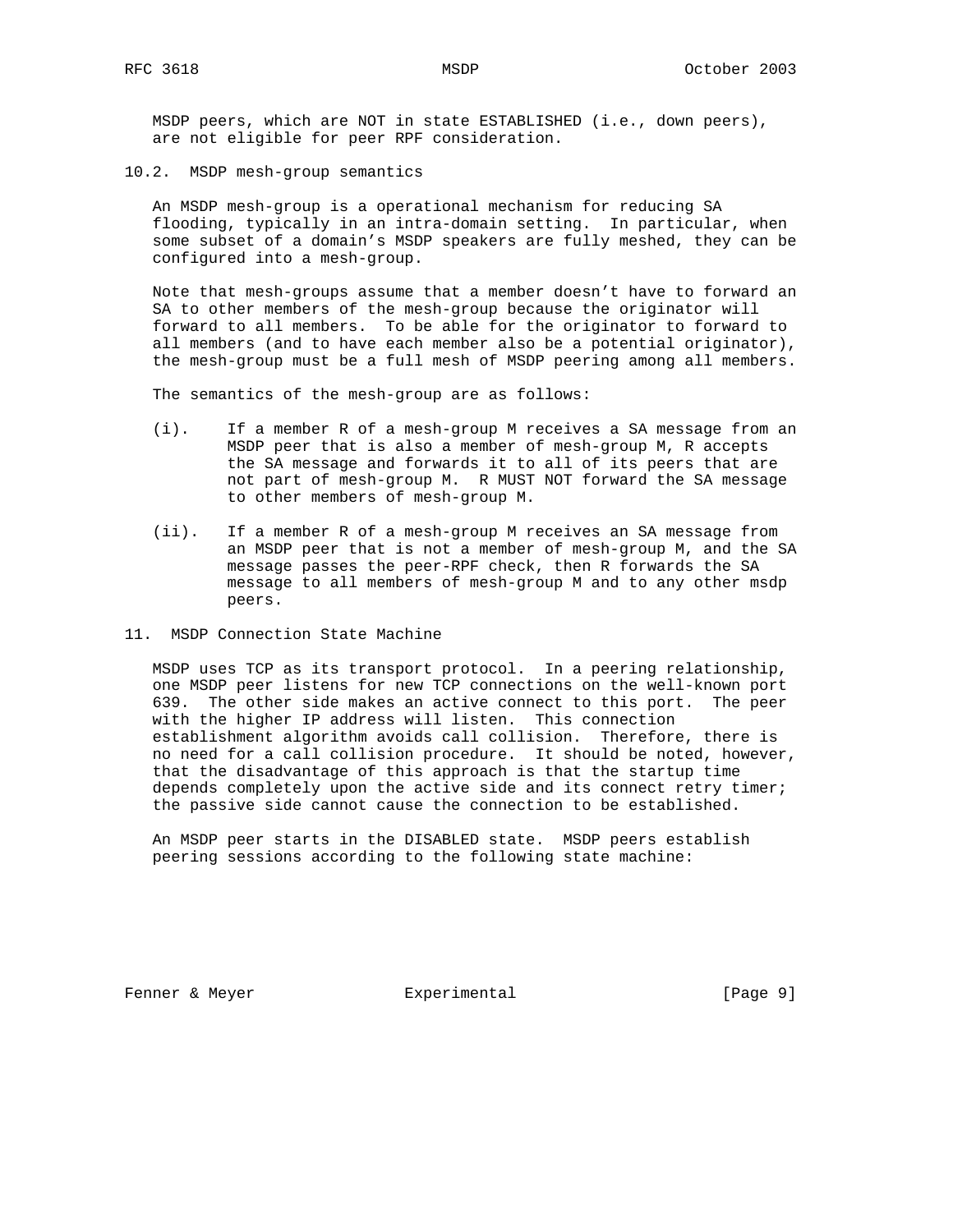

# 11.1. Events

- E1) Enable MSDP peering with P
- E2) Own IP address < P's IP address
- E3) Own IP address > P's IP address
- E4) TCP established (active side)
- E5) TCP established (passive side)
- E6) ConnectRetry timer expired
- E7) Disable MSDP peering with P (e.g., when one's own address is changed)
- E8) Hold Timer expired
- E9) MSDP TLV format error detected
- E10) Any other error detected

# 11.2. Actions

- A1) Allocate resources for peering with P Compare one's own and peer's IP addresses
- A2) TCP active OPEN Set ConnectRetry timer to [ConnectRetry-Period]
- A3) TCP passive OPEN (listen)

Fenner & Meyer **Experimental** [Page 10]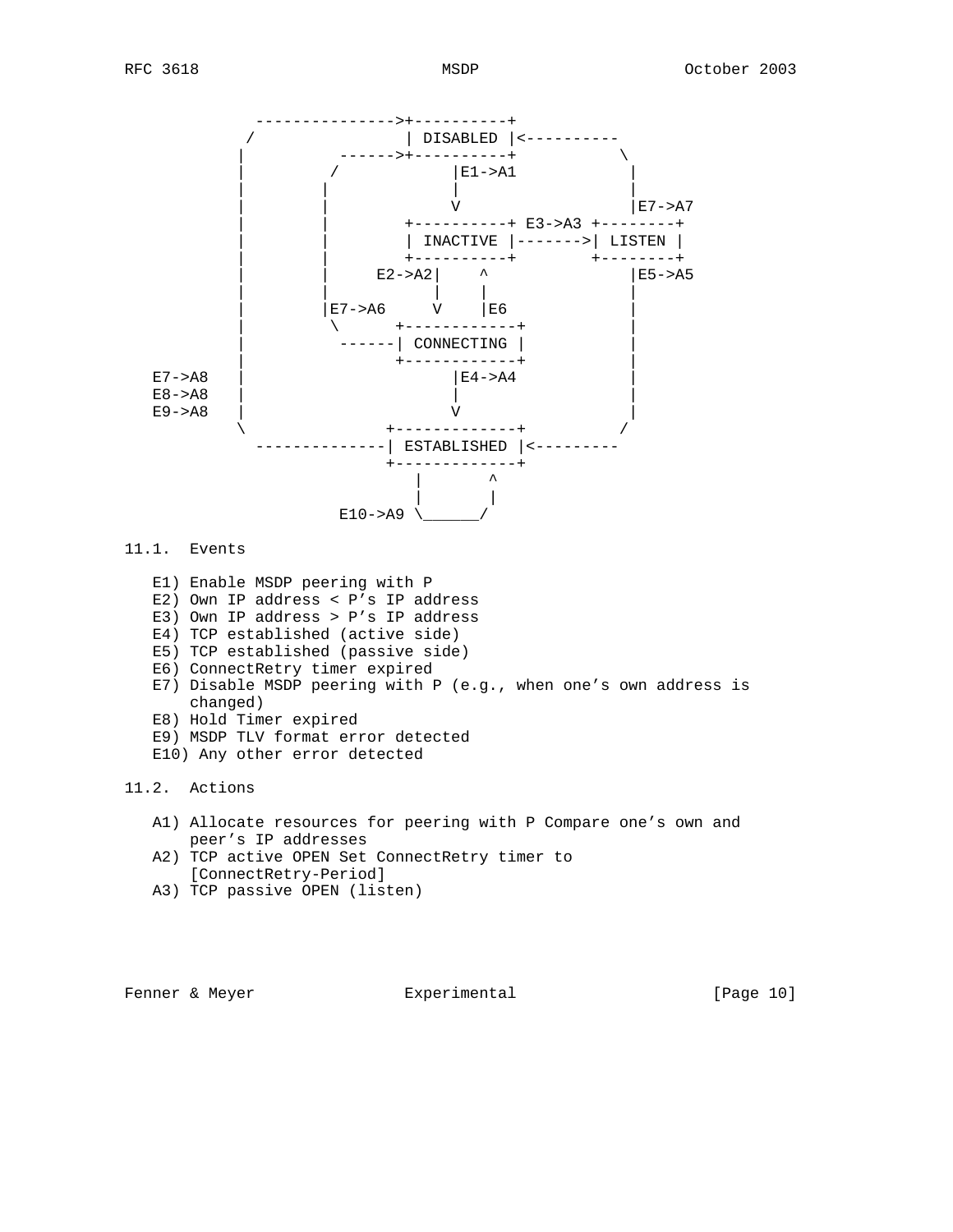- A4) Delete ConnectRetry timer Send KeepAlive TLV Set KeepAlive timer to [KeepAlive-Period] Set Hold Timer to [HoldTime-Period]
- A5) Send KeepAlive TLV Set KeepAlive timer to [KeepAlive-Period] Set Hold Timer to [HoldTime-Period]
- A6) Abort TCP active OPEN attempt Release resources allocated for peering with P
- A7) Abort TCP passive OPEN attempt Release resources allocated for peering with P
- A8) Close the TCP connection Release resources allocated for peering with P
- A9) Drop the packet

### 11.3. Peer-specific Events

 The following peer-specific events can occur in the ESTABLISHED state, they do not cause a state transition. Appropriate actions are listed for each event.

- \*) KeepAlive timer expired:
	- -> Send KeepAlive TLV
	- -> Set KeepAlive timer to [KeepAlive-Period]
- \*) KeepAlive TLV received: -> Set Hold Timer to [HoldTime-Period]
- \*) Source-Active TLV received:
	- -> Set Hold Timer to [HoldTime-Period]
	- -> Run Peer-RPF Forwarding algorithm
	- -> Set KeepAlive timer to [KeepAlive-Period] for those peers the Source-Active TLV is forwarded to
	- -> Send information to PIM-SM
	- -> Store information in cache
- 11.4. Peer-independent Events

 There are also a number of events that affect more than one peering session, but still require actions to be performed on a per-peer basis.

- \*) SA-Advertisement-Timer expired:
	- -> Start periodic transmission of Source-Active TLV(s) -> Set KeepAlive timer to [KeepAlive-Period] each time a Source-Active TLV is sent
- \*) MSDP learns of a new active internal source (e.g., PIM-SM register received for a new source): -> Send Source-Active TLV
	- -> Set KeepAlive timer to [KeepAlive-Period]
- \*) SG-State-Timer expired (one timer per cache entry):

Fenner & Meyer  $\qquad \qquad$  Experimental  $\qquad \qquad$  [Page 11]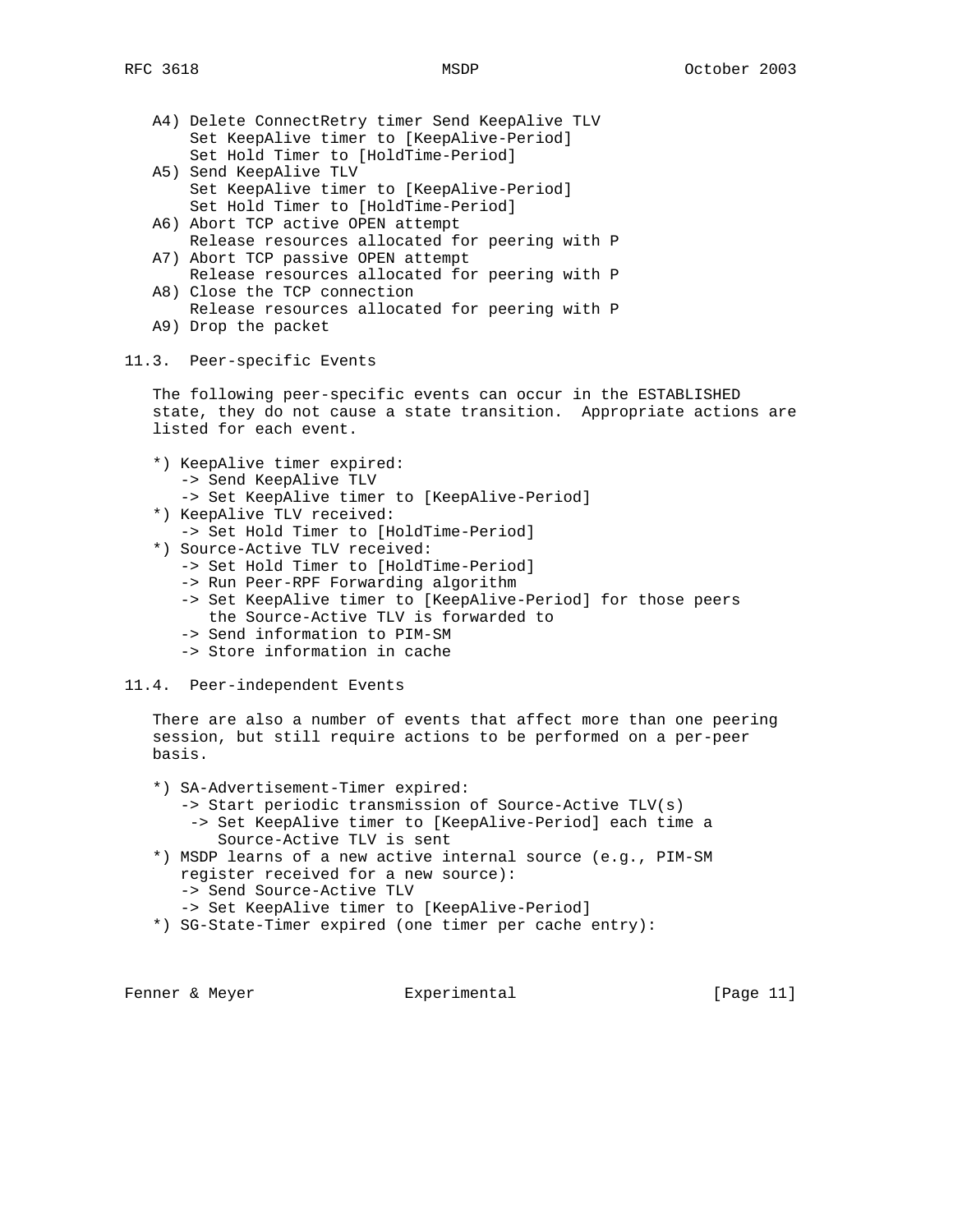- -> Implementation specific, typically mark the cache entry for deletion
- 12. Packet Formats

 MSDP messages are encoded in TLV format. If an implementation receives a TLV whose length exceeds the maximum TLV length specified below, the TLV SHOULD be accepted. Any additional data, including possible next TLV's in the same message, SHOULD be ignored, and the MSDP session should not be reset.

```
12.1. MSDP TLV format
```

| 0 1 2 3 4 5 6 7 8 9 0 1 2 3 4 5 6 7 8 9 0 1 2 3 4 5 6 7 8 9 0 1 |      |  |        |  |  |  |  |  |  |  |  |  |  |  |  |  |  |  |  |  |  |                       |  |  |  |  |  |  |
|-----------------------------------------------------------------|------|--|--------|--|--|--|--|--|--|--|--|--|--|--|--|--|--|--|--|--|--|-----------------------|--|--|--|--|--|--|
|                                                                 |      |  |        |  |  |  |  |  |  |  |  |  |  |  |  |  |  |  |  |  |  |                       |  |  |  |  |  |  |
|                                                                 | Type |  | Length |  |  |  |  |  |  |  |  |  |  |  |  |  |  |  |  |  |  | $\vert$ Value $\vert$ |  |  |  |  |  |  |
|                                                                 |      |  |        |  |  |  |  |  |  |  |  |  |  |  |  |  |  |  |  |  |  |                       |  |  |  |  |  |  |

 Type (8 bits) Describes the format of the Value field.

 Length (16 bits) Length of Type, Length, and Value fields in octets. Minimum length required is 4 octets, except for Keepalive messages. The maximum TLV length is 9192.

 Value (variable length) Format is based on the Type value. See below. The length of the value field is Length field minus 3. All reserved fields in the Value field MUST be transmitted as zeros and ignored on receipt.

12.2. Defined TLVs

The following TLV Types are defined:

| Reserved (Previously: Notification) |
|-------------------------------------|
|                                     |

Fenner & Meyer  $\qquad \qquad$  Experimental [Page 12]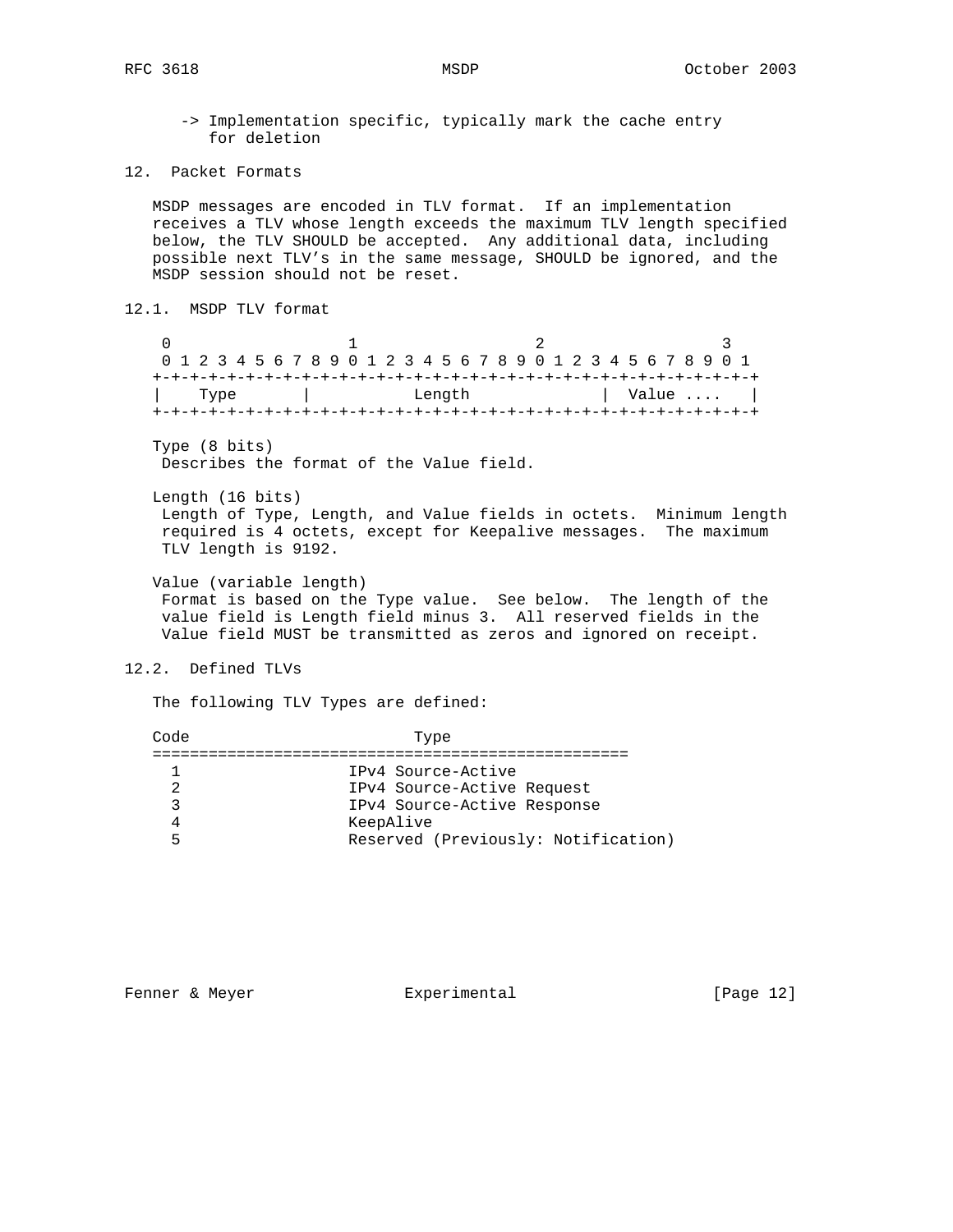Each TLV is described below. In addition, the following TLV Types are assigned but not described in this memo: Code Type ==================================================== 6 MSDP traceroute in progress 7 MSDP traceroute reply 12.2.1. IPv4 Source-Active TLV The maximum size SA message that can be sent is 9192 octets. The 9192 octet size does not include the TCP, IP, layer-2 headers. 0  $1$  2 3 0 1 2 3 4 5 6 7 8 9 0 1 2 3 4 5 6 7 8 9 0 1 2 3 4 5 6 7 8 9 0 1 +-+-+-+-+-+-+-+-+-+-+-+-+-+-+-+-+-+-+-+-+-+-+-+-+-+-+-+-+-+-+-+-+ | 1 | x + y | Entry Count | +-+-+-+-+-+-+-+-+-+-+-+-+-+-+-+-+-+-+-+-+-+-+-+-+-+-+-+-+-+-+-+-+ | RP Address | +-+-+-+-+-+-+-+-+-+-+-+-+-+-+-+-+-+-+-+-+-+-+-+-+-+-+-+-+-+-+-+-+ Reserved | Sprefix Len | \ +-+-+-+-+-+-+-+-+-+-+-+-+-+-+-+-+-+-+-+-+-+-+-+-+-+-+-+-+-+-+-+-+ \ Group Address +-+-+-+-+-+-+-+-+-+-+-+-+-+-+-+-+-+-+-+-+-+-+-+-+-+-+-+-+-+-+-+-+ / | Source Address | / +-+-+-+-+-+-+-+-+-+-+-+-+-+-+-+-+-+-+-+-+-+-+-+-+-+-+-+-+-+-+-+-+ Type IPv4 Source-Active TLV is type 1. Length x Is the length of the control information in the message. x is 8 octets (for the first two 32-bit quantities) plus 12 times Entry Count octets. Length y If 0, then there is no data encapsulated. Otherwise an IPv4 packet follows and y is the value of the total length field in the header of the encapsulated IP packet. If there are multiple (S,G) entries in an SA message, only the last entry may have encapsulated data and it must reflect the source and destination addresses in the header of the encapsulated IP packet.

Fenner & Meyer **Experimental** [Page 13]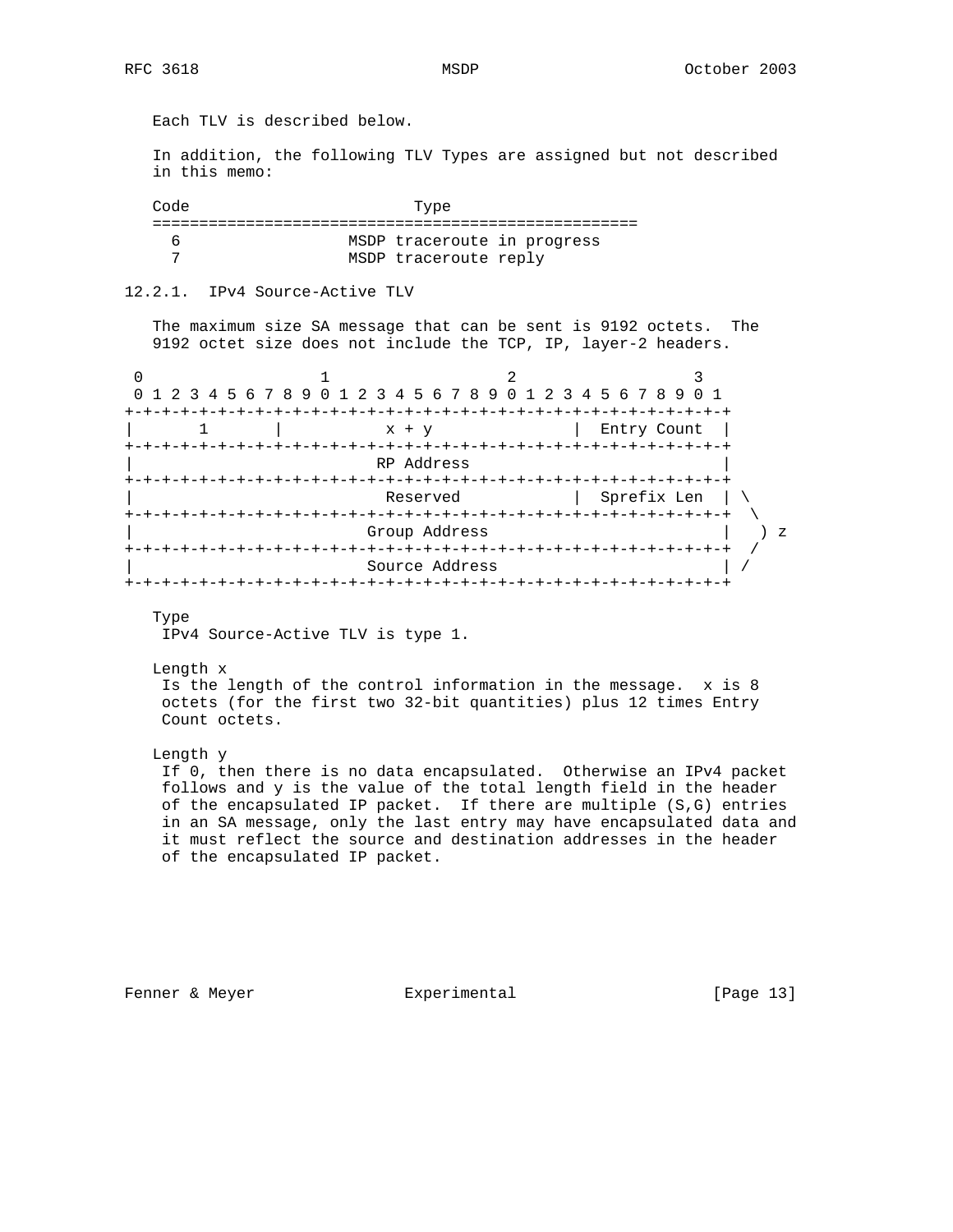Entry Count Is the count of z entries (note above) which follow the RP address field. This is so multiple (S,G)s from the same domain can be encoded efficiently for the same RP address. An SA message containing encapsulated data typically has an entry count of 1 (i.e., only contains a single entry, for the (S,G) representing the encapsulated packet). RP Address The address of the RP in the domain the source has become active in. Reserved The Reserved field MUST be transmitted as zeros and MUST be ignored by a receiver. Sprefix Len The route prefix length associated with source address. This field MUST be transmitted as 32 (/32). Group Address The group address the active source has sent data to. Source Address The IP address of the active source. Multiple (S,G) entries MAY appear in the same SA and can be batched for efficiency at the expense of data latency. This would typically occur on intermediate forwarding of SA messages. 12.2.2. KeepAlive TLV A KeepAlive TLV is sent to an MSDP peer if and only if there were no MSDP messages sent to the peer within [KeepAlive-Period] seconds. This message is necessary to keep the MSDP connection alive.

| 0 1 2 3 4 5 6 7 8 9 0 1 2 3 4 5 6 7 8 9 0 1 2 3 4 5 6 7 8 9 0 1 |  |             |  |  |  |  |  |  |  |  |  |  |  |  |  |  |  |  |  |  |  |  |  |  |
|-----------------------------------------------------------------|--|-------------|--|--|--|--|--|--|--|--|--|--|--|--|--|--|--|--|--|--|--|--|--|--|
|                                                                 |  |             |  |  |  |  |  |  |  |  |  |  |  |  |  |  |  |  |  |  |  |  |  |  |
|                                                                 |  | $4$ and $1$ |  |  |  |  |  |  |  |  |  |  |  |  |  |  |  |  |  |  |  |  |  |  |
|                                                                 |  |             |  |  |  |  |  |  |  |  |  |  |  |  |  |  |  |  |  |  |  |  |  |  |

 The length of the message is 3 octets which encompasses the one octet Type field and the two octet Length field.

Fenner & Meyer **Experimental** Experimental [Page 14]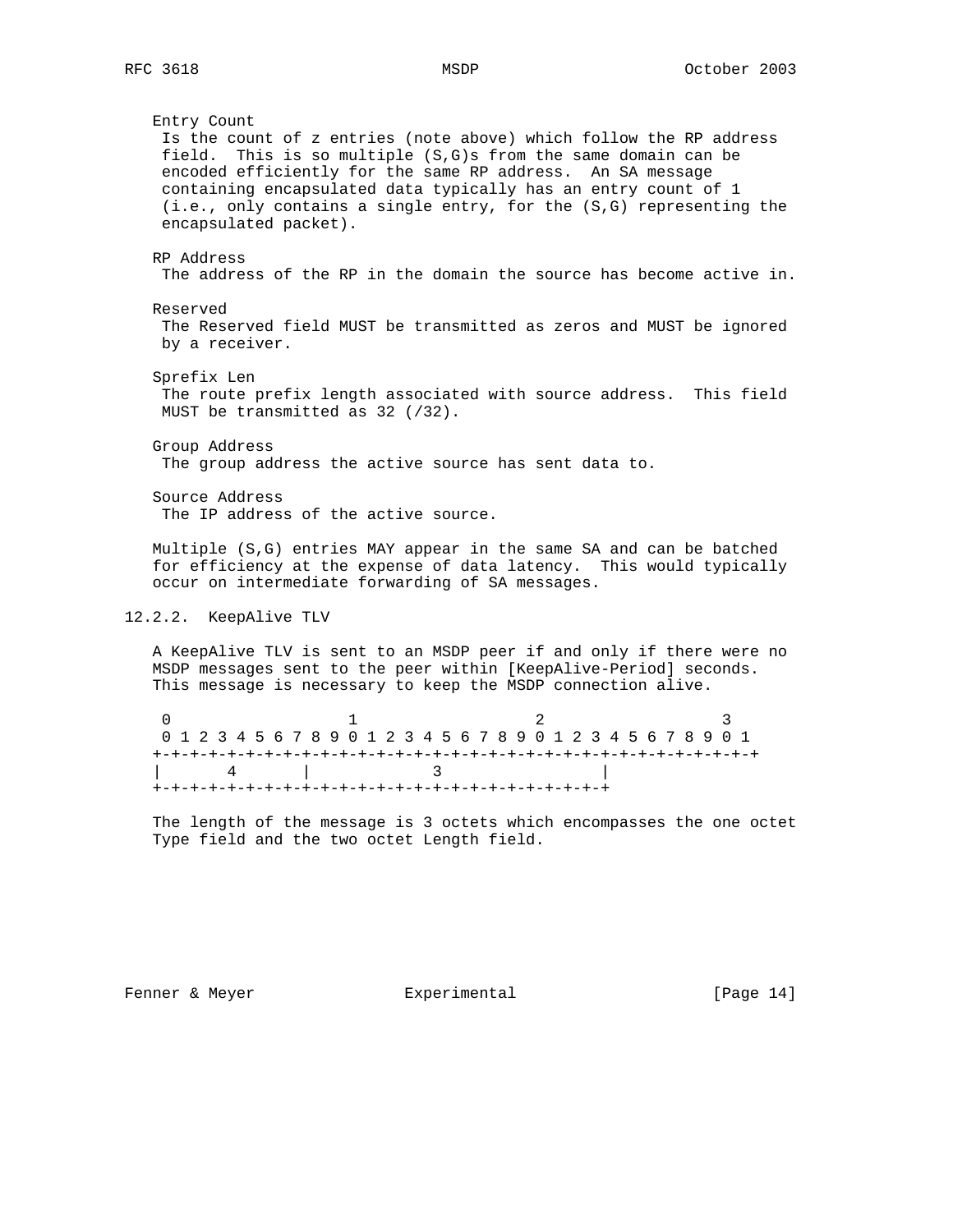## 13. MSDP Error Handling

 If an MSDP message is received with a TLV format error, the session SHOULD be reset with that peer. MSDP messages with other errors, such as unrecognized type code, received from MSDP peers, SHOULD be silently discarded and the session SHOULD not be reset.

## 14. SA Data Encapsulation

 As discussed earlier, TCP encapsulation of data in SA messages MAY be supported for backwards compatibility with legacy MSDP peers.

## 15. Applicability Statement

MSDP is used primarily in two deployment scenarios:

15.1. Between PIM Domains

 MSDP can be used between PIM domains to convey information about active sources available in other domains. MSDP peering used in such cases is generally one to one peering, and utilizes the deterministic peer-RPF rules described in this spec (i.e., does not use mesh groups). Peerings can be aggregated on a single MSDP peer, typically from one to hundreds of peerings, similar in scale, although not necessarily consistent, with BGP peerings.

# 15.2. Between Anycast-RPs

 MSDP is also used between Anycast-RPs [RFC3446] within a PIM domain to synchronize information about the active sources being served by each Anycast-RP peer (by virtue of IGP reachability). MSDP peering used in this scenario is typically based on MSDP mesh groups, where anywhere from two to tens of peers can comprise a given mesh group, although more than ten is not typical. One or more of these mesh group peers may then also have additional one-to-one peering with msdp peers outside that PIM domain as described in scenario A, for discovery of external sources. MSDP for anycast-RP without external MSDP peering is a valid deployment option and common.

# 16. Intellectual Property

 The IETF takes no position regarding the validity or scope of any intellectual property or other rights that might be claimed to pertain to the implementation or use of the technology described in this document or the extent to which any license under such rights might or might not be available; neither does it represent that it has made any effort to identify any such rights. Information on the IETF's procedures with respect to rights in standards-track and

Fenner & Meyer **Experimental** [Page 15]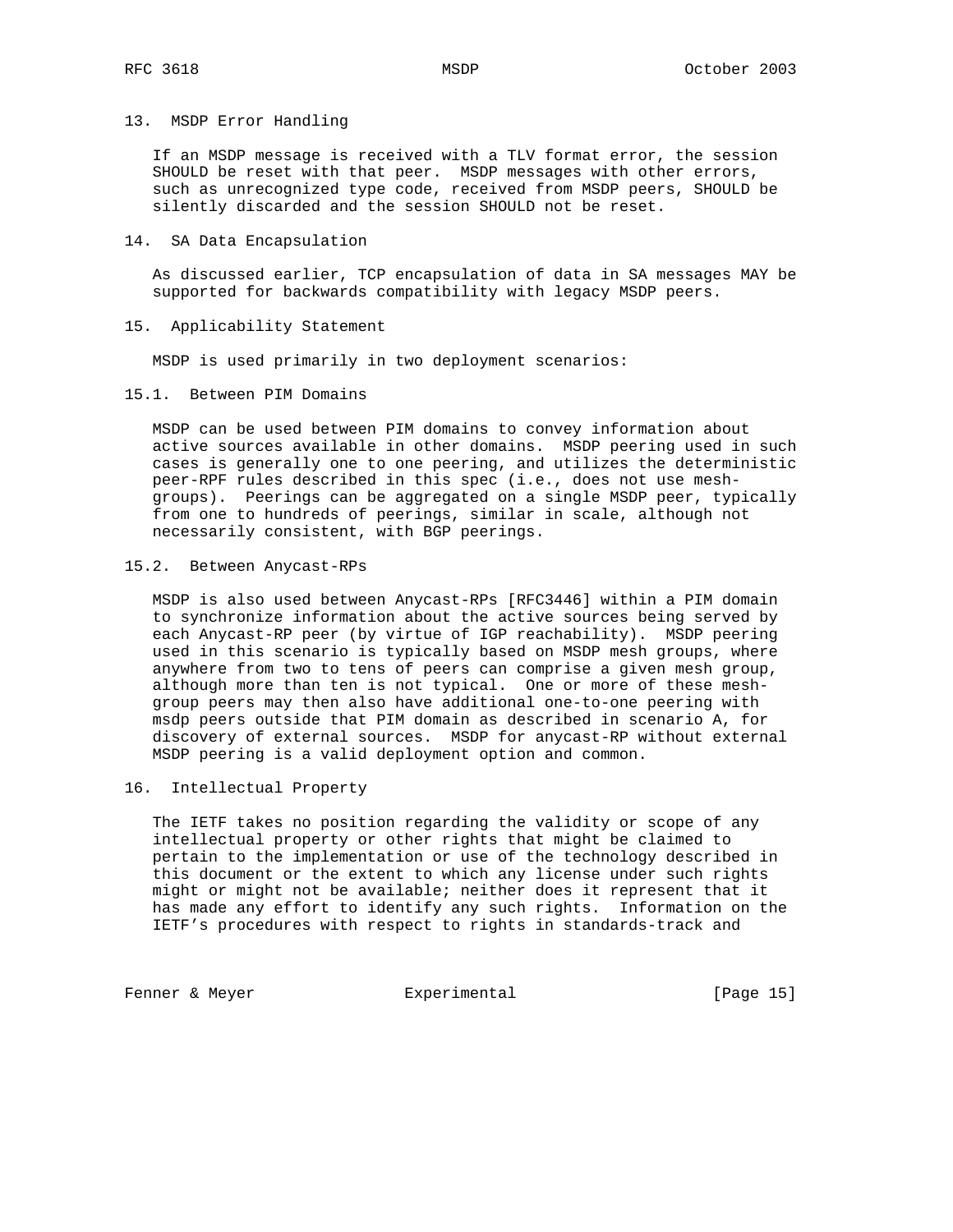standards-related documentation can be found in BCP-11. Copies of claims of rights made available for publication and any assurances of licenses to be made available, or the result of an attempt made to obtain a general license or permission for the use of such proprietary rights by implementors or users of this specification can be obtained from the IETF Secretariat.

 The IETF invites any interested party to bring to its attention any copyrights, patents or patent applications, or other proprietary rights which may cover technology that may be required to practice this standard. Please address the information to the IETF Executive Director.

## 17. Acknowledgments

 The editors would like to thank the original authors, Dino Farinacci, Yakov Rehkter, Peter Lothberg, Hank Kilmer, and Jermey Hall for their original contribution to the MSDP specification. In addition, Bill Nickless, John Meylor, Liming Wei, Manoj Leelanivas, Mark Turner, John Zwiebel, Cristina Radulescu-Banu, Brian Edwards, Selina Priestley, IJsbrand Wijnands, Tom Pusateri, Kristofer Warell, Henning Eriksson, Thomas Eriksson, Dave Thaler, and Ravi Shekhar provided useful and productive design feedback and comments. Toerless Eckert, Leonard Giuliano, Mike McBride, David Meyer, John Meylor, Pekka Savola, Ishan Wu, and Swapna Yelamanchi contributed to the final version of the document.

## 18. Security Considerations

 An MSDP implementation MUST implement Keyed MD5 [RFC2385] to secure control messages, and MUST be capable of interoperating with peers that do not support it. However, if one side of the connection is configured with Keyed MD5 and the other side is not, the connection SHOULD NOT be established.

 In addition, to mitigate state explosion during denial of service and other attacks, SA filters and limits SHOULD be used with MSDP to limit the sources and groups that will be passed between RPs [DEPLOY]. These filtering and limiting functions may include, for example, access lists of source or group addresses which should not be propagated to other domains using MSDP, the absolute highest acceptable number of SA-state entries or a rate-limit of for the creation of new SA-state entries after the connection has been established.

 If follow-on work is done in this area, a more robust integrity mechanism, such as HMAC-SHA1 [RFC2104, RFC2202] ought to be employed.

Fenner & Meyer **Experimental** [Page 16]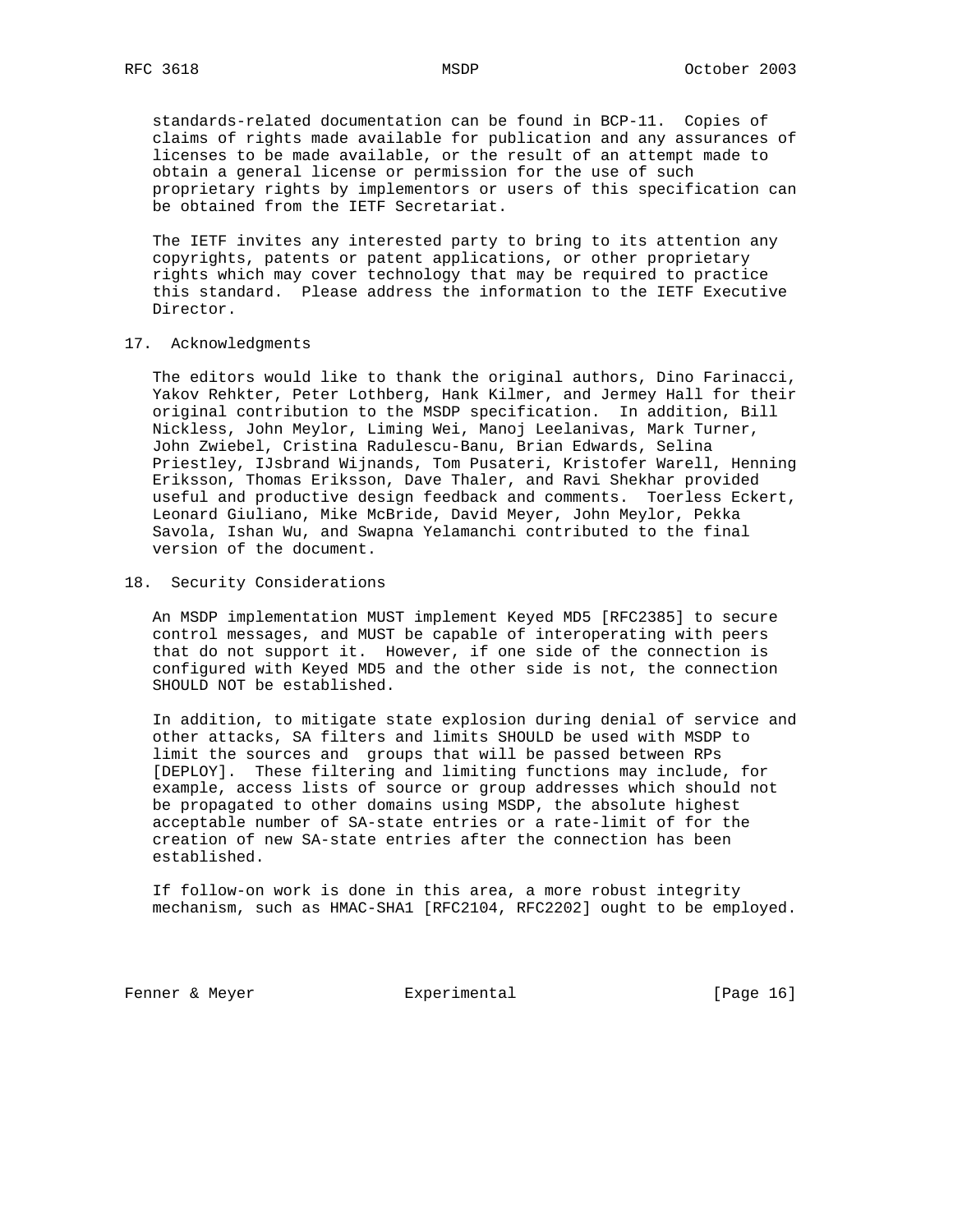19. IANA Considerations

 This document creates a new namespace called "MSDP TLV Values" that the IANA will manage. The initial seven MSDP TLV values are specified in Section 12.2. The following two sections describe the rules for allocating new MSDP TLV values.

19.1. IANA Allocated TLV Range

 MSDP TLV values in the range [8,200] (inclusive) are to be allocated using an IESG Approval or Standards Action process [RFC2434].

19.2. Experimental TLV Range

 TLV values in the range [201,255] (inclusive) are allocated for experimental use.

- 20. References
- 20.1. Normative References
	- [RFC1142] Oran, D., Ed., "OSI IS-IS Intra-domain Routing Protocol", RFC 1142, February 1990.
	- [RFC2119] Bradner, S., "Key words for use in RFCs to Indicate Requirement Levels", BCP 14, RFC 2119, March 1997.
	- [RFC2328] Moy, J., "OSPF Version 2", STD 54, RFC 2328, April 1998.
	- [RFC2858] Bates, T., Rekhter, Y., Chandra, R. and D. Katz, "Multiprotocol Extensions for BGP-4", RFC 2858, June 2000.
	- [RFC2362] Estrin, D., Farinacci, D., Helmy, A., Thaler, D., Deering, S., Handley, M., Jacobson, V., Lin, C., Sharma, P. and L. Wei, "Protocol Independent Multicast - Sparse Mode (PIM-SM): Protocol Specification", RFC 2362, June 1998.
	- [RFC2365] Meyer, D., "Administratively Scoped IP Multicast", BCP 23, RFC 2365, July 1998.
	- [RFC2385] Heffernan, A., "Protection of BGP Sessions via the TCP MD5 Signature Option", RFC 2385, August 1998.

Fenner & Meyer  $\text{Experimental}$  [Page 17]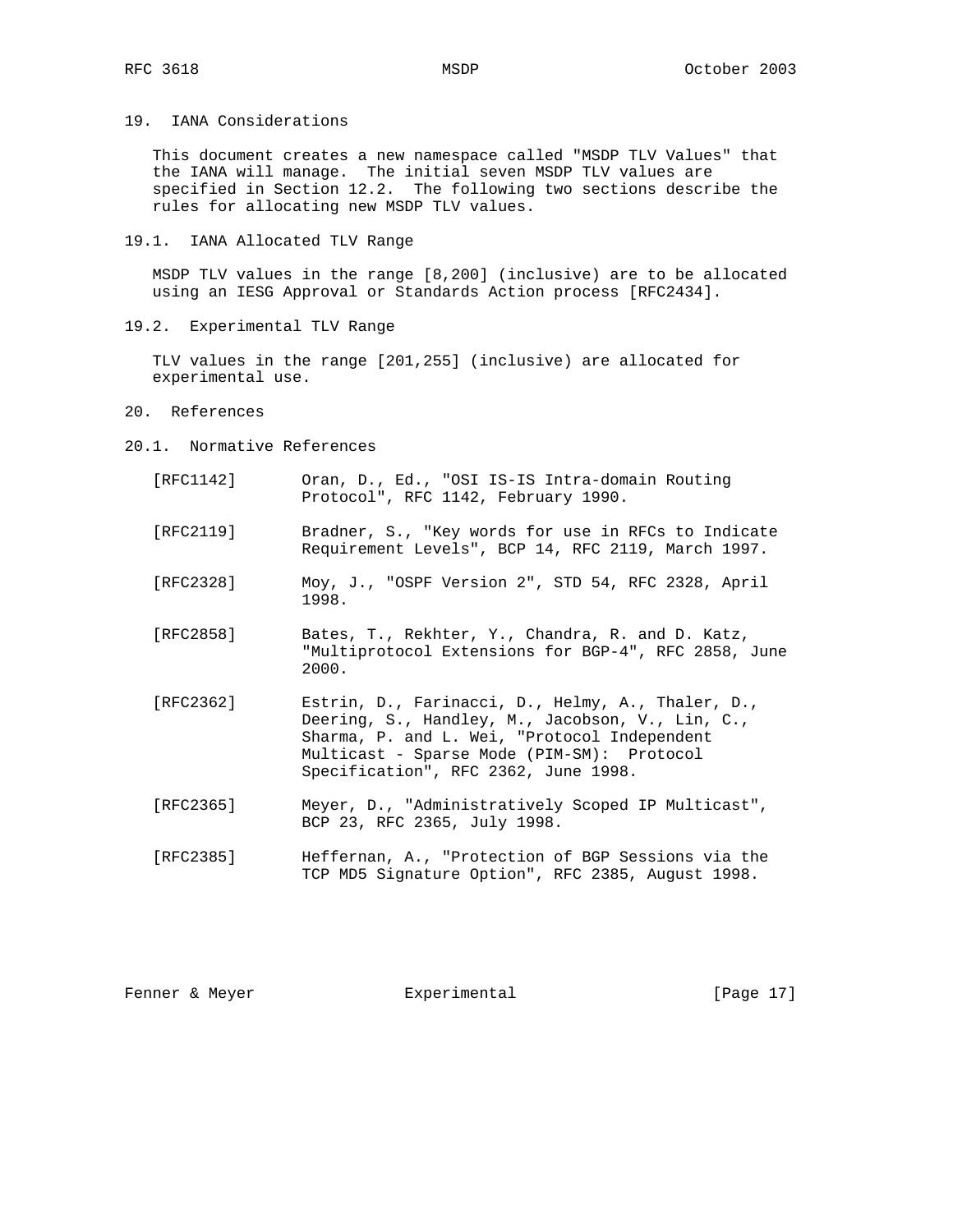- [RFC2434] Narten, T. and H. Alvestrand, "Guidelines for Writing an IANA Considerations Section in RFCs", BCP 26, RFC 2434, October 1998.
- [RFC3446] Kim, D., Meyer, D., Kilmer, H. and D. Farinacci, "Anycast Rendezvous Point (RP) Mechanism using Protocol Independent Multicast (PIM) and Multicast Source Discovery Protocol (MSDP)", RFC 3446, January 2003.
- 20.2. Informative References
	- [DEPLOY] McBride, M., Meylor, J. and D. Meyer, "Multicast Source Discovery Protocol (MSDP) Deployment Scenarios", Work in Progress, July 2003.
	- [RFC2104] Krawczyk, H., Bellare, M. and R. Canetti, "HMAC: Keyed-Hashing for Message Authentication", RFC 2104, February 1997.
	- [RFC2202] Cheng, P. and R. Glenn, "Test Cases for HMAC-MD5 and HMAC-SHA-1", RFC 2202, September 1997.
- 21. Editors' Addresses

 Bill Fenner AT&T Labs -- Research 75 Willow Road Menlo Park, CA 94025

EMail: fenner@research.att.com

David Meyer

EMail: dmm@1-4-5.net